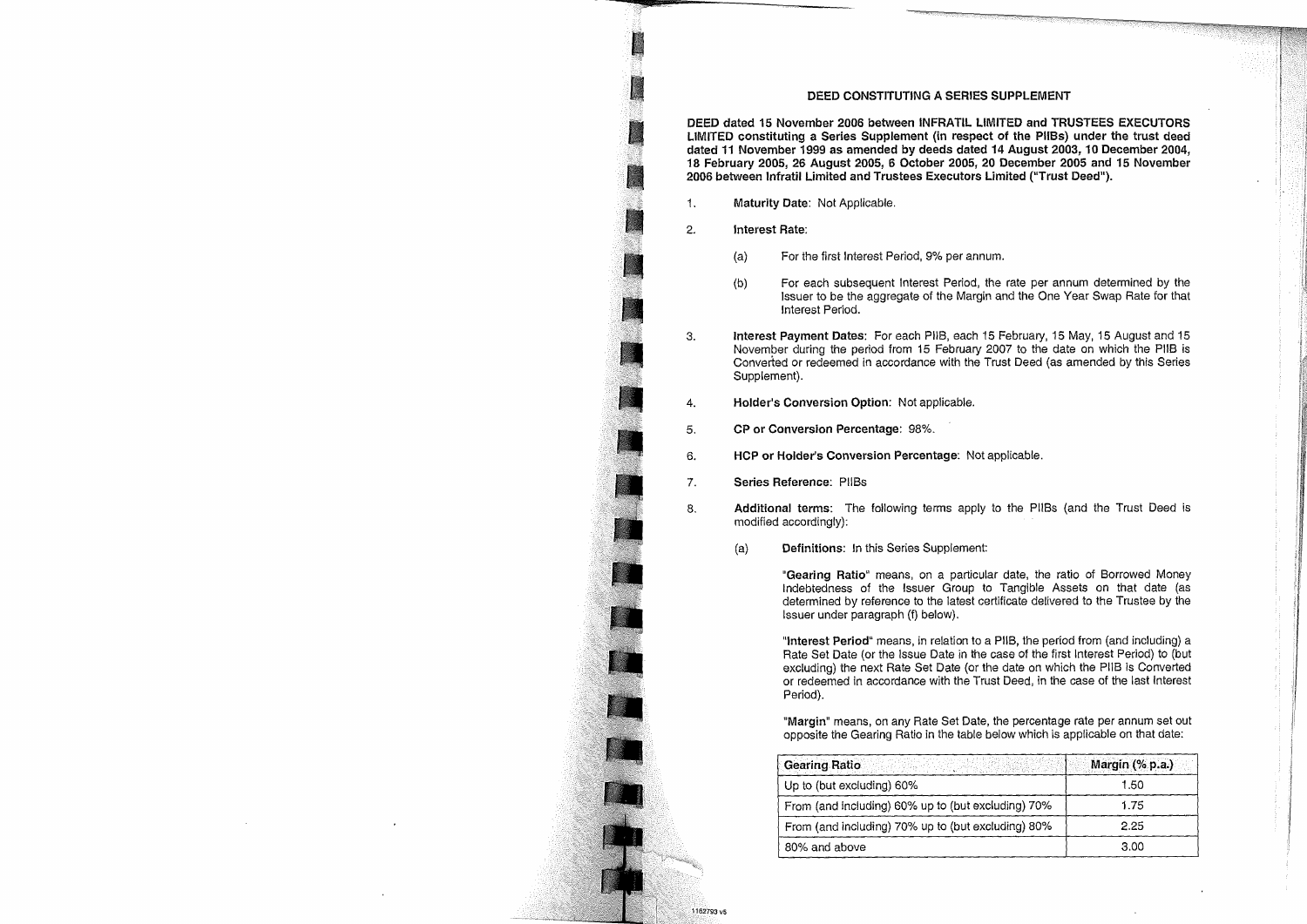"Rate Set Date" means, for each PUB, 15 November 2007 and each subsequent 15 November until the PIIB is Converted or redeemed in accordance with the Trust Deed.

**"One Year Swap Rate"** means, in relation to an interest Period, the rate per annum expressed on a percentage yield basis and rounded up to the nearest two decimal places which is:

- (I) the average of the bid and offered swap rate displayed at or about **11 am** on the first day of the Interest Period on page FISSWAP (or any successor page) of the Reuters monitor screen for an interest rate swap with a one year term; or
- (ii) if a rate is unable to be determined in accordance with paragraph (i), or if the Issuer forms the view that the rate so determined is not an accurate reflection of market rates, the average of the mean bid and offered swap rates quoted by three registered banks in New Zealand at or about 11 am on the first day of the Interest Period for an interest rate swap with a one year term,

as determined by the Issuer.

1162703.45

- (b) **Subclauses 6.1(a) (c) disapplied:** Subclauses 6.1(a) (c) of the Trust Deed shall not apply to the PliBs.
- $(c)$ **Subclause 6.1(k) replaced:** Subclause 6.1(k) of the Trust Deed shall not apply to the PilBs and the following shall apply in its place:

**early redemption notice: If a Date** of Acceleration has not occurred, the Issuer may at any time elect to redeem for cash all or some of the PlIBs by giving no less than five Business Days' notice **("early redemption notice") to** the Holders of the PliBs.

- **(d) First interest payment:** The interest payment on the first Interest Payment Date after the relevant Issue Date of a PIIB will be made to the initial subscriber. All subsequent interest payments will be paid to the persons registered as the Bondholder on the relevant Record Date.
- **(e) Notification of Interest Rate:** The Issuer will promptly notify Holders of PlIBs of the Interest Rate for each Interest Period by general announcement to the NZSE.
- $(f)$ **Gearing Ratio:** The Issuer shall, within one month after the end of each financial year and half-year of the Issuer, provide to the Trustee a certificate, signed on behalf of the Directors, by two Directors, certifying the Gearing Ratio as at the end of that financial year or, as the case may be, half-year.
- **9. Interpretation:** Terms defined in the Trust Deed have the same meaning when used in this Series Supplement (except where the context otherwise requires).
- **10. Confirmation:** The Issuer confirms that as at the date this Series Supplement is signed by the Issuer, the Issuer has, to the best of its knowledge and belief, complied with all material terms of the Trust Deed.

 $\overline{2}$